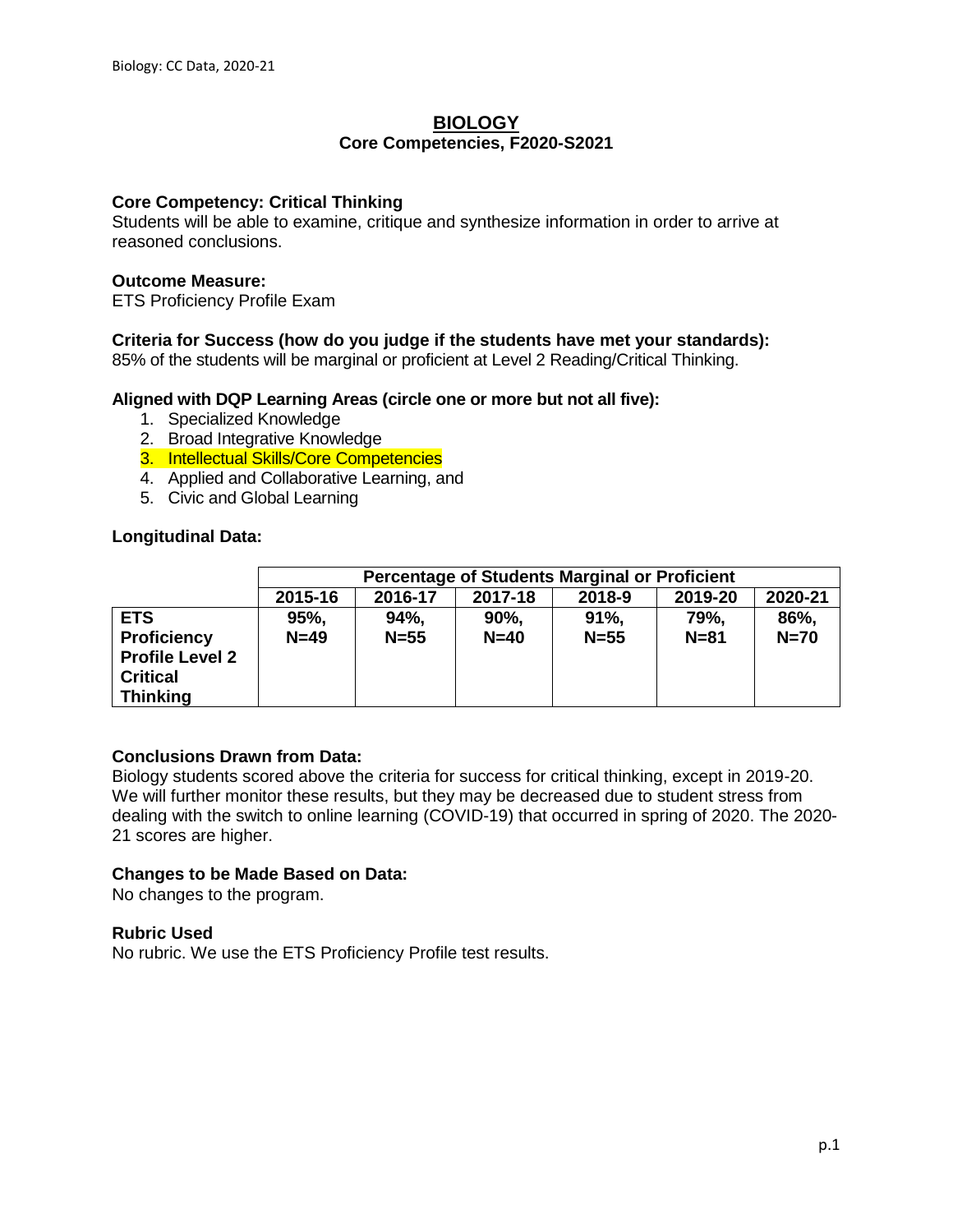# **Core Competencies**

## **Core Competency: Writing**

Students will be able to effectively express ideas and information to others through written communication.

## **Outcome Measure:**

ETS Proficiency Profile Exam

## **Criteria for Success (how do you judge if the students have met your standards):**

85% of the students will be marginal or proficient at Level 2 Writing.

## **Aligned with DQP Learning Areas (circle one or more but not all five):**

- 1. Specialized Knowledge
- 2. Broad Integrative Knowledge
- 3. Intellectual Skills/Core Competencies
- 4. Applied and Collaborative Learning, and
- 5. Civic and Global Learning

## **Longitudinal Data:**

|                                                                       | <b>Percentage of Students Marginal or Proficient</b>           |                 |                |                  |                  |                |  |
|-----------------------------------------------------------------------|----------------------------------------------------------------|-----------------|----------------|------------------|------------------|----------------|--|
|                                                                       | 2020-21<br>2016-17<br>2019-20<br>2015-16<br>2018-19<br>2017-18 |                 |                |                  |                  |                |  |
| <b>ETS</b><br><b>Proficiency</b><br><b>Profile Level 2</b><br>Writing | 96%,<br>$N=49$                                                 | 92%<br>$N = 55$ | 85%,<br>$N=40$ | 86%,<br>$N = 55$ | 84%,<br>$N = 81$ | 86%,<br>$N=70$ |  |

## **Conclusions Drawn from Data:**

Biology students scored near or above the criteria for success for written communication.

## **Changes to be Made Based on Data:**

No changes to the program.

## **Rubric Used**

No rubric. We use the ETS Proficiency Profile test results.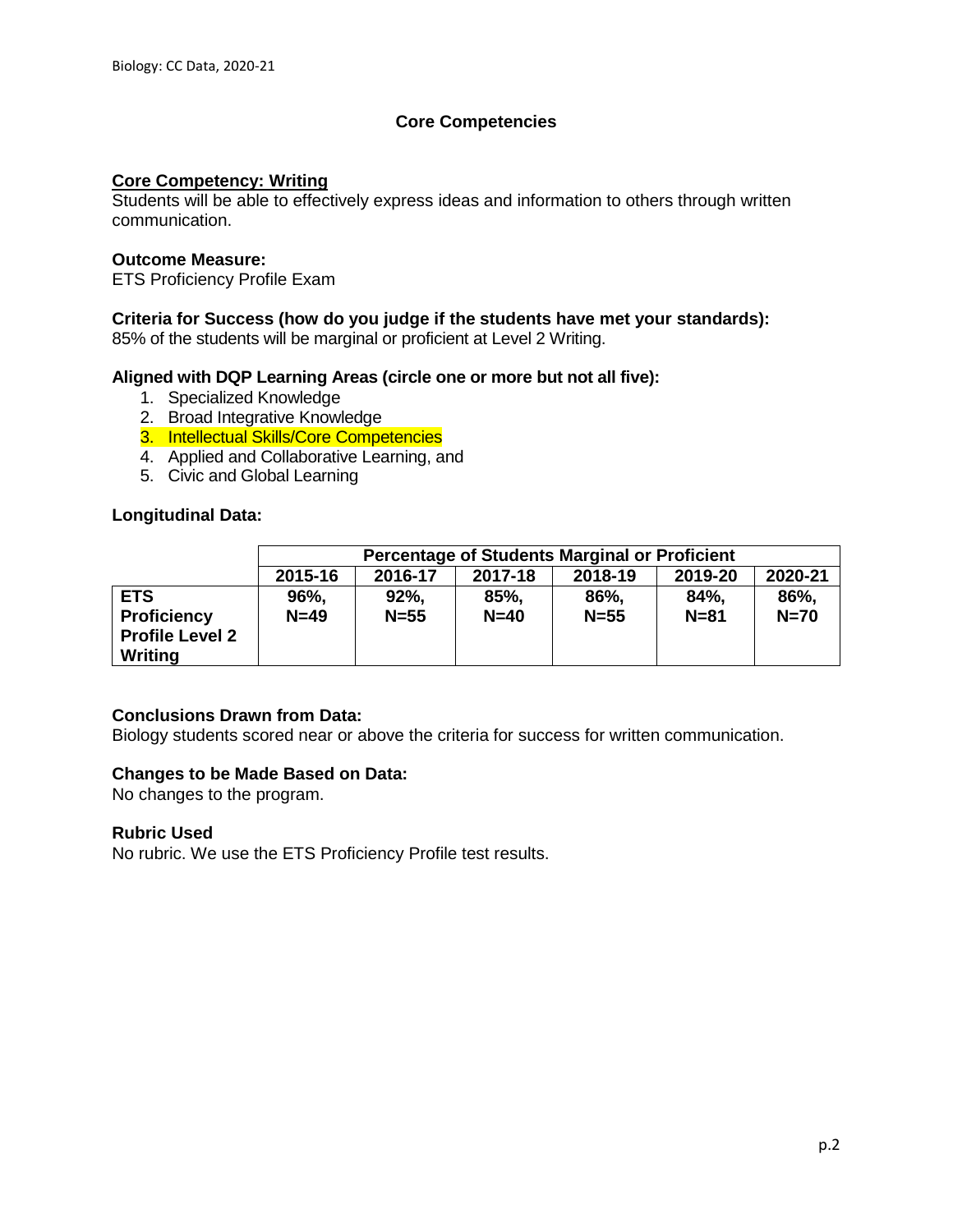# **Core Competencies**

## **Core Competency: Quantitative Reasoning**

Students will be able to solve problems that are quantitative in nature.

## **Outcome Measure:**

ETS Proficiency Profile Exam

## **Criteria for Success (how do you judge if the students have met your standards):**

90% of the students will be marginal or proficient at Level 2 Math.

## **Aligned with DQP Learning Areas (circle one or more but not all five):**

- 1. Specialized Knowledge
- 2. Broad Integrative Knowledge
- 3. Intellectual Skills/Core Competencies
- 4. Applied and Collaborative Learning, and
- 5. Civic and Global Learning

## **Longitudinal Data:**

|                                                                           | <b>Percentage of Students Marginal or Proficient</b>           |                 |                |                |                 |                   |  |
|---------------------------------------------------------------------------|----------------------------------------------------------------|-----------------|----------------|----------------|-----------------|-------------------|--|
|                                                                           | 2020-21<br>2019-20<br>2015-16<br>2016-17<br>2018-19<br>2017-18 |                 |                |                |                 |                   |  |
| <b>ETS</b><br><b>Proficiency</b><br><b>Profile Level 2</b><br><b>Math</b> | 95%,<br>$N=49$                                                 | 100%,<br>$N=55$ | 93%,<br>$N=40$ | 95%,<br>$N=55$ | 91%<br>$N = 81$ | $91%$ .<br>$N=70$ |  |

## **Conclusions Drawn from Data:**

Biology students scored above the criteria for success for quantitative reasoning.

# **Changes to be Made Based on Data:**

No changes to the program.

## **Rubric Used**

No rubric. We use the ETS Proficiency Profile test results.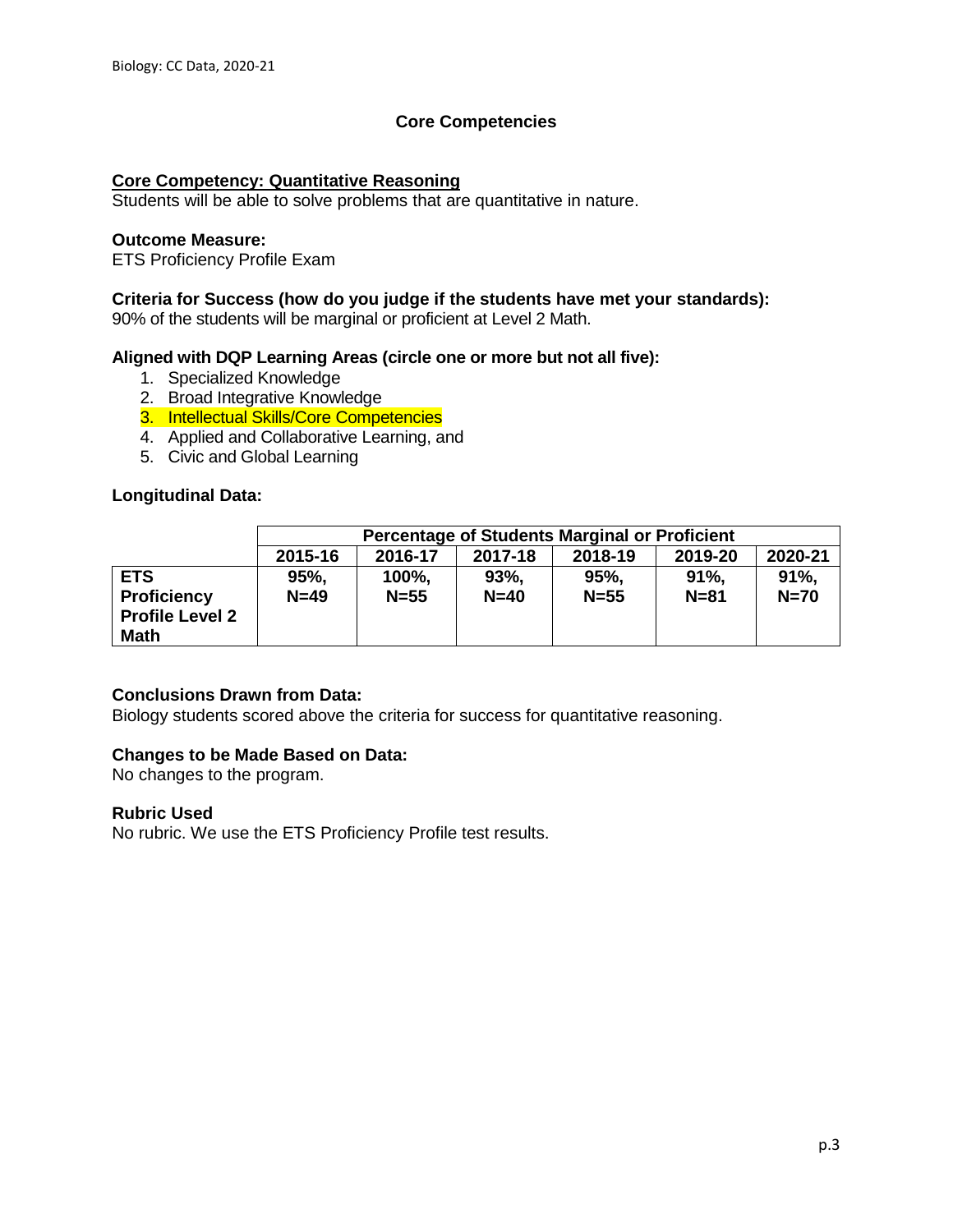# **Core Competency: Oral Communication**

Students will be able to present biological information orally.

**Outcome Measure:** Senior Seminar (BIO 4097) Signature Assignment: Bioethical Issue Presentation

**Criteria for Success:** 80% of students will score at a level of 3 or higher in each skill area.

## **Longitudinal Data:**

|                                 | % of students achieving "3" or higher |              |              |  |  |
|---------------------------------|---------------------------------------|--------------|--------------|--|--|
| <b>Oral Communication Skill</b> | $2021. n=33$                          | $2019, n=53$ | $2018, n=38$ |  |  |
| <b>Command of Material</b>      | 100%                                  | 100%         | 95%          |  |  |
| Organization                    | 97%                                   | 100%         | 76%          |  |  |
| <b>Oral Presentation Skills</b> | 100%                                  | 98%          | 100%         |  |  |
| Use of Presentation Tools       | 97%                                   | 100%         | 97%          |  |  |

|                                 | % of students achieving "3" or higher |              |              |  |  |  |
|---------------------------------|---------------------------------------|--------------|--------------|--|--|--|
| <b>Oral Communication Skill</b> | $2017, n=46$                          | $2016, n=45$ | $2015, n=42$ |  |  |  |
| Organization                    | 89%                                   | 98%          | 100%         |  |  |  |
| Language                        | 96%                                   | 100%         | 98%          |  |  |  |
| Delivery                        | 89%                                   | 96%          | 83%          |  |  |  |
| Central message                 | 96%                                   | 100%         | 95%          |  |  |  |
| <b>Explanation of issues</b>    | 100%                                  | Not assessed | Not assessed |  |  |  |

# **Conclusions Drawn from Data:**

We changed the rubric in 2018 to be more aligned with the skills we want students to achieve. The Biology Department majors are performing well in most aspects of oral communication. (This competency was not measured in 2020 due to complications of COVID-19.)

**Changes to be Made Based on Data:** No changes are necessary.

**Rubric used:** See attached rubric.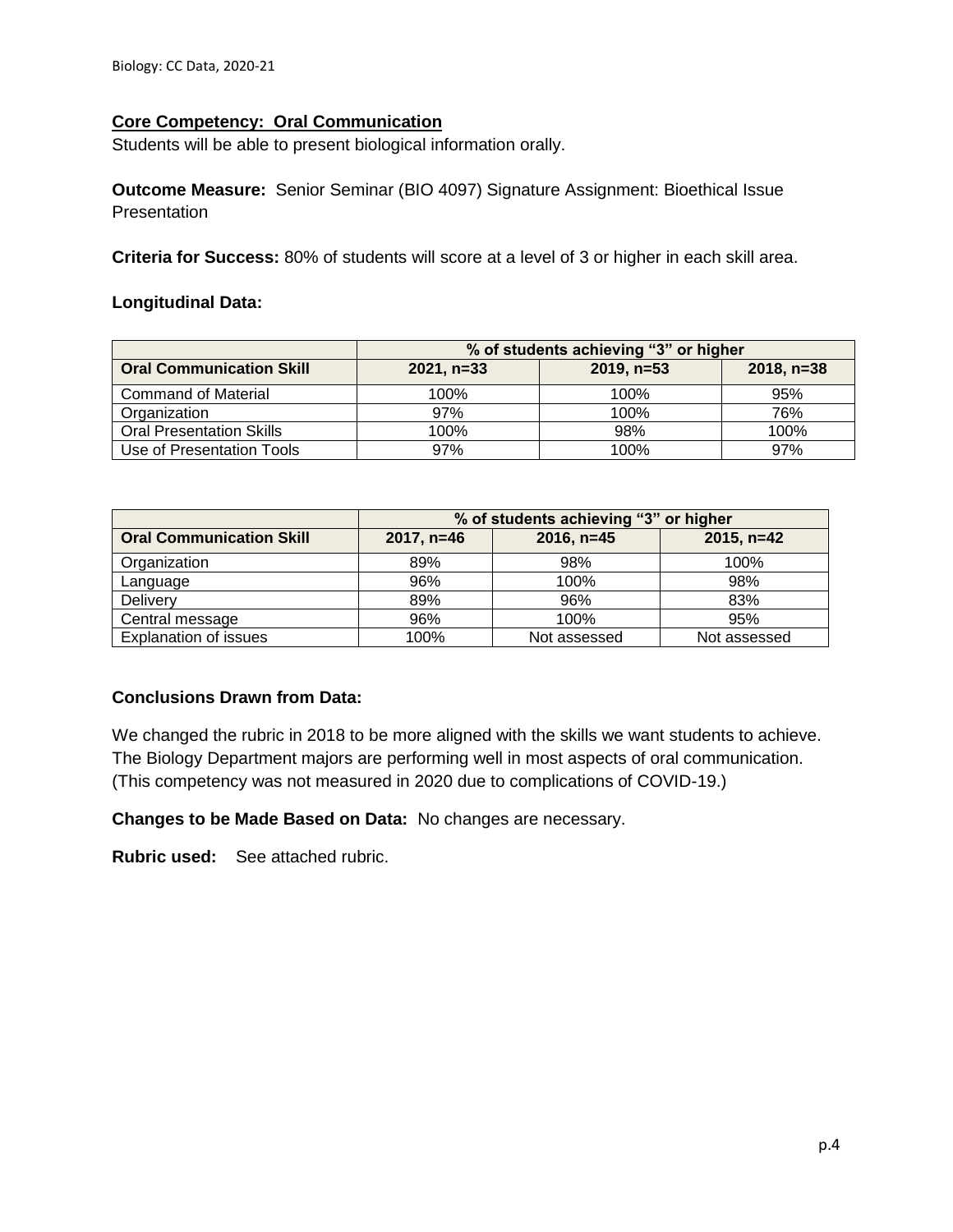# **Core Competency: Information Literacy**

Students will be able to use information effectively.

**Outcome Measure:** Senior Seminar (BIO 4097) Signature Assignments: Bioethical Issue Presentation and Science/Faith Position Paper

**Criteria for Success:** 80% of students will score at a level of 3 or higher in each skill area.

## **Longitudinal Data:**

| <b>Information Literacy Skill</b>                  | % of students achieving "3" or higher |                                 |          |          |  |
|----------------------------------------------------|---------------------------------------|---------------------------------|----------|----------|--|
|                                                    | 2021                                  | 2020                            | 2019     | 2018     |  |
| Evidence (Oral assignment,                         | 94%.                                  | Not assessed due                | 96%,     | 92%,     |  |
| annotated bibliography)                            | $n=33$                                | to complications<br>of COVID-19 | $n = 53$ | $n = 37$ |  |
| Use information effectively                        | 85%,                                  | 94%.                            | 100%,    | 97%,     |  |
| (Essay assignment,<br>information literacy rubric) | $n = 62$                              | $n = 65$                        | $n = 53$ | $n=35$   |  |

| <b>Information Literacy Skill</b>                                                 | % of students achieving "3"<br>or higher |
|-----------------------------------------------------------------------------------|------------------------------------------|
|                                                                                   | 2017, n=46                               |
| Evidence (Oral assignment,<br>critical thinking rubric)                           | 83%                                      |
| <b>Evaluate Information (Oral</b><br>assignment, information<br>literacy rubric)  | 98%                                      |
| Use information effectively<br>(Essay assignment,<br>information literacy rubric) | 87%                                      |

**Conclusions Drawn from Data:** We changed the rubric in 2018 to be more aligned with the assignments. The Biology Department majors are performing very well in the area of information literacy.

**Changes to be Made Based on Data:** No changes to program.

**Rubric used:** See attached portions of rubrics.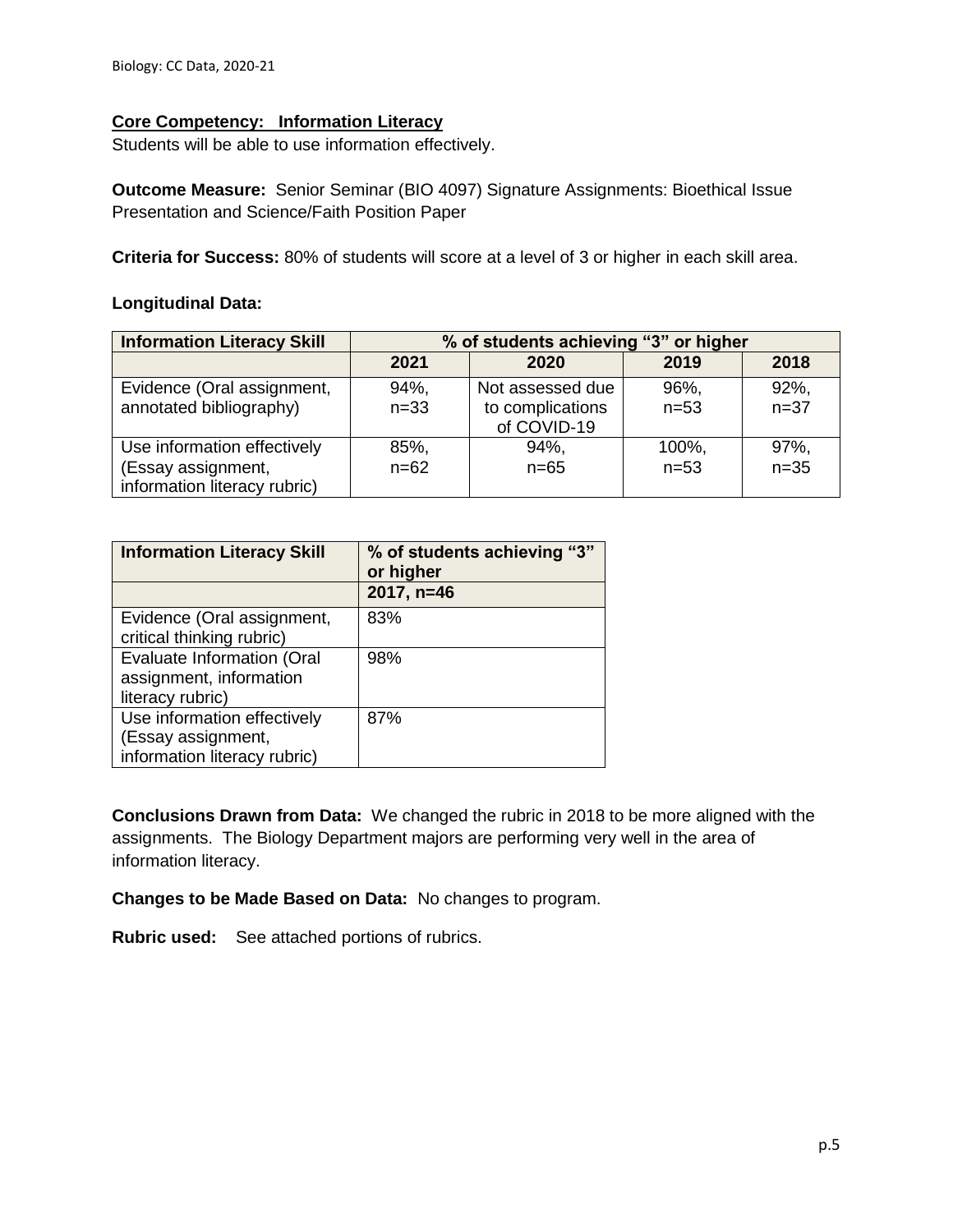# **BIO 4097 Bioethical Issue INDIVIDUAL Oral Presentation Assignment Grading Rubric (rev 1/2018)**

|                                      | Capstone 4                                                                                                                                                                                                                                                                                                  | Milestones 3                                                                                                                                                                                                                                                                                               | <b>Milestones 2</b>                                                                                                                                                                                                                                                                                         | <b>Benchmark 1</b>                                                                                                                                                                                                                                                                                                                                      |
|--------------------------------------|-------------------------------------------------------------------------------------------------------------------------------------------------------------------------------------------------------------------------------------------------------------------------------------------------------------|------------------------------------------------------------------------------------------------------------------------------------------------------------------------------------------------------------------------------------------------------------------------------------------------------------|-------------------------------------------------------------------------------------------------------------------------------------------------------------------------------------------------------------------------------------------------------------------------------------------------------------|---------------------------------------------------------------------------------------------------------------------------------------------------------------------------------------------------------------------------------------------------------------------------------------------------------------------------------------------------------|
| Command of<br>background<br>material | □ Issue/problem to be considered<br>critically was stated clearly and<br>described comprehensively, delivered<br>all relevant information necessary for<br>full understanding.<br><sup>D</sup> Excellent expansion on PPT slides.<br><sup>D</sup> Content appropriate for audience                          | □ Issue/problem to be considered<br>critically was stated, described,<br>and clarified so that understanding<br>was not seriously impeded by<br>omissions.<br><sup>D</sup> Some expansion on PPT slides.<br><sup>D</sup> Partial content adaptation for<br>audience                                        | □ Issue/problem to be considered<br>critically was stated but description<br>left some terms undefined,<br>ambiguities unexplored, and/or<br>backgrounds unknown.<br><sup>D</sup> No expansion of PPT slide content.<br>□ Little content adaptation for<br>audience                                         | □ Issue/problem to be considered<br>critically was stated without<br>clarification or description.<br><sup>D</sup> Dependent on notes.<br>$\Box$ Lacked content adaptation for<br>audience                                                                                                                                                              |
| Organization                         | <sup>D</sup> Organizational pattern (specific<br>introduction and conclusion,<br>sequenced material within the body,<br>and transitions) was clearly and<br>consistently observable and was<br>skillful and made the content of the<br>presentation cohesive.                                               | <sup>D</sup> Organizational pattern (specific<br>introduction and conclusion,<br>sequenced material within the<br>body, and transitions) was clearly<br>and consistently observable within<br>the presentation.                                                                                            | <sup>D</sup> Organizational pattern (specific<br>introduction and conclusion,<br>sequenced material within the<br>body, and transitions) was<br>intermittently observable within the<br>presentation.                                                                                                       | <sup>D</sup> Organizational pattern (specific<br>introduction and conclusion,<br>sequenced material within the<br>body, and transitions) was not<br>observable within the<br>presentation.                                                                                                                                                              |
| skills<br>Presentation<br>Oral       | <sup>D</sup> Clearly had practiced several times;<br>smooth transitions<br><sup>D</sup> Free of disfluencies (ah, uhm)<br>□ Was clearly heard in the room and<br>made and used inflection for<br>emphasis<br><sup>n</sup> Engaged audience through eye<br>contact<br><sup>D</sup> Presentation was 6-8 min. | <sup>D</sup> Had practiced but transitions are<br>not smooth<br><sup>□</sup> A few disfluencies (ah, um)<br>□ Could be understood most of the<br>time and used some inflection<br><sup>D</sup> Some engagement of audience<br>through eye contact<br><sup>D</sup> Presentation was 5-6 min. or 8-9<br>min. | <sup>D</sup> Had practiced presentation but<br>cannot verbally make transitions<br>between slides<br><sup>D</sup> Many disfluencies (ah, umh)<br>$\Box$ Was sometimes understood, and<br>used little inflection<br>□ Infrequent eye contact<br><sup>D</sup> Presentation was under 5 min. or<br>over 9 min. | <sup>D</sup> Clearly did not practice<br>presentation; Did not anticipate<br>content of next slide<br><sup>D</sup> Disfluencies (ah, umh, er) detract<br>from presentation<br>□ Could not be heard and/or spoke<br>in a monotone<br><sup>D</sup> Little audience awareness or eye<br>contact<br>□ Presentation too long or too<br>short to be effective |
| Presentation<br>Use of<br>Tools      | □ PPT background was matched to<br>content, legible font, seamless<br>transitions<br><sup>D</sup> Several graphics imbedded and all<br>were matched to topic<br>Appropriate and concise wording on<br>slides                                                                                                | <sup>D</sup> Appropriate PPT slide<br>backgrounds, transitions & font<br><sup>D</sup> Some graphics imbedded and most<br>or all were matched to topic<br><sup>D</sup> A few slides with too much/little<br>information or words (not concise)                                                              | <sup>D</sup> Distracting PPT slide backgrounds<br>and transitions, font hard to read<br><sup>D</sup> Some inappropriate graphics or use<br>of PPT embellishments<br>□ Too much/little information or<br>words on many slides (not concise)                                                                  | <sup>D</sup> No attention given to PPT slide<br>backgrounds and transitions, font<br>illegible<br><sup>D</sup> Distracting use of PPT tools,<br>graphics not connected to topic<br><sup>D</sup> Generally too much/little<br>information or words                                                                                                       |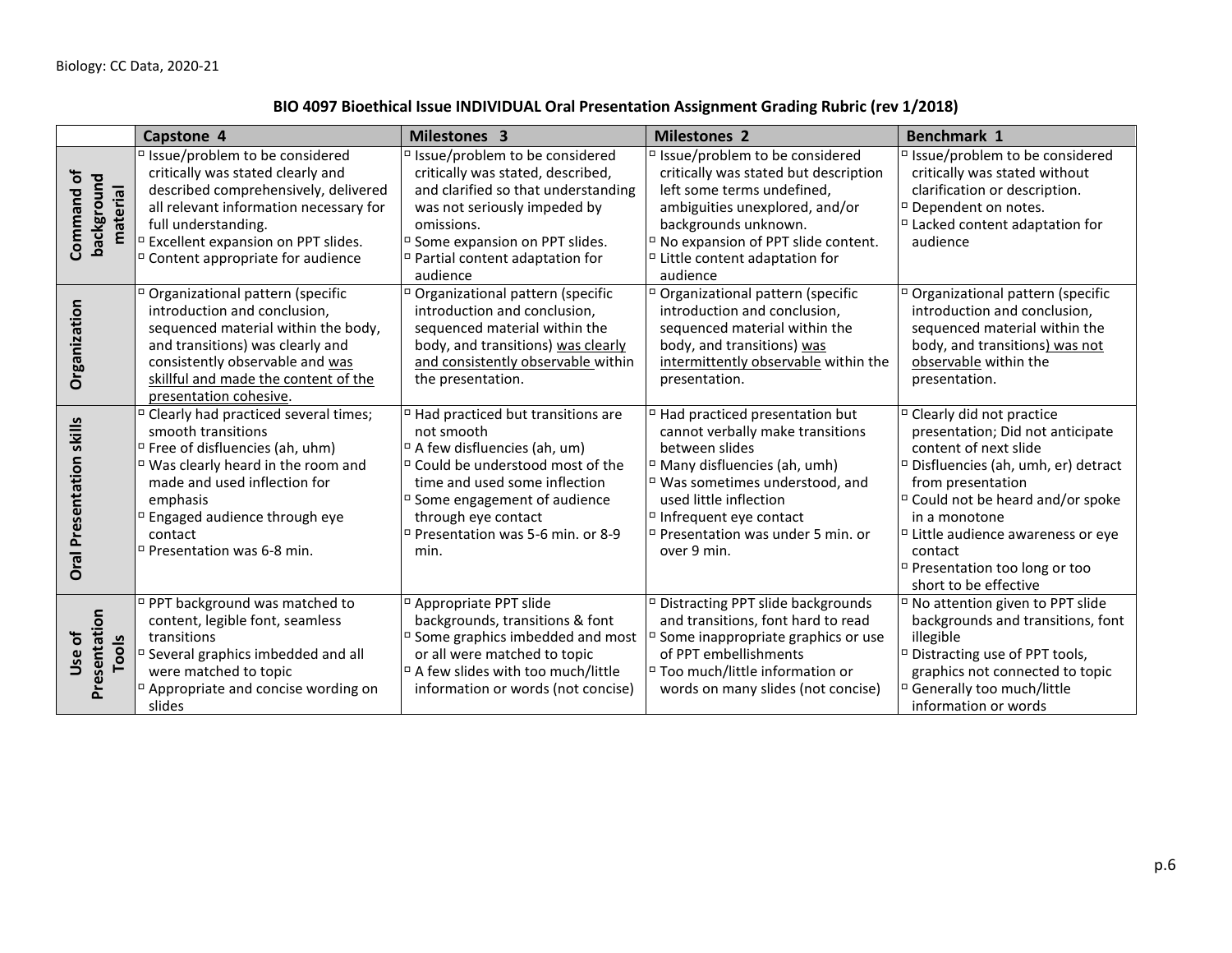|                | $\vert$ <sup><math>\vert</math></sup> Annotated bibliography with 3                                                    | $\vert$ <sup><math>\vert</math></sup> Annotated bibliography with 3     | $\vert$ <sup><math>\vert</math></sup> Bibliography with 3 sources with   | $\vert$ <sup><math>\vert</math></sup> Bibliography with fewer than 3     |
|----------------|------------------------------------------------------------------------------------------------------------------------|-------------------------------------------------------------------------|--------------------------------------------------------------------------|--------------------------------------------------------------------------|
| $\bar{c}$ =    | appropriate and related sources                                                                                        | appropriate, but not clearly                                            | minimal annotations submitted to                                         | sources and no (or incomplete)                                           |
| <u> @ @</u>    | submitted to Canvas and on slides                                                                                      | related, sources on Canvas and                                          | Canvas and slides.                                                       | annotations on Canvas and slides.                                        |
| <u>ੁੰ</u><br>ᄒ | $\vert$ <sup><math>\vert</math></sup> At least 3 sources less than 7 years old                                         | slides.                                                                 | $\vert$ <sup><math>\vert</math></sup> Less than 3 sources 7 years old or | $\vert$ <sup><math>\vert</math></sup> Sources are older than 7 years old |
| ia<br>aixi     | $\vert$ <sup>o</sup> At least 3 sources are from journals or $\vert$ <sup>o</sup> 3 sources less than 7 years old, but |                                                                         | less. Only 1 source from a journal.                                      | $\Box$ No journal sources                                                |
| $\sigma$ $\Xi$ | books (not web pages)                                                                                                  | not 3 from journals.                                                    | Scores here on Info Literacy section                                     | $\vert$ <sup><math>\vert</math></sup> Scores here on Info Literacy       |
|                | $\vert$ <sup><math>\vert</math></sup> Annotations clearly indicate why each                                            | $\vert$ <sup><math>\sigma</math></sup> Annotations give some indication | below.                                                                   | section below.                                                           |
| 품 은            | article was chosen and value provided                                                                                  | as to why each article was chosen.                                      |                                                                          |                                                                          |
|                | $\vert$ <sup><math>\vert</math></sup> Scores here on Info Literacy section                                             | $\vert$ <sup><math>\vert</math></sup> Scores here on Info Literacy      |                                                                          |                                                                          |
|                |                                                                                                                        | section below.                                                          |                                                                          |                                                                          |